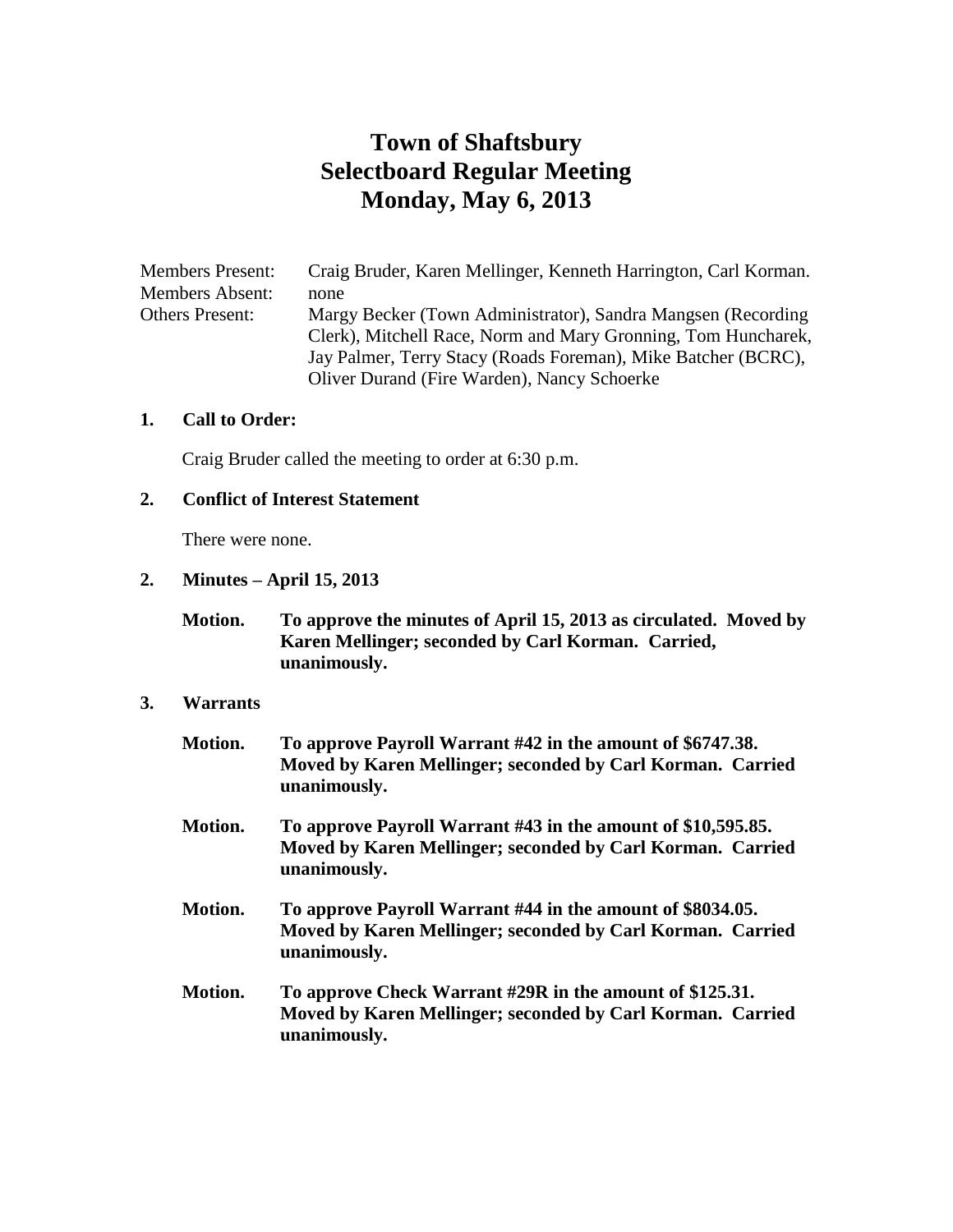# **Motion. To approve Check Warrant #30 in the amount of \$74,395.17. Moved by Karen Mellinger; seconded by Carl Korman. Carried unanimously.**

#### **5. Announcements**

Ken Harrington reported a resident's concern about driveway access due to a sharp drop and water runoff unto to their property.

Karen Mellinger noted that Sycamore Landscaping is doing a great job on the mowing at the cemetery. She also thanked volunteers for the participation in the Clean-Up Day, and thanked Jim Meskun for putting up the flags.

Margy Becker noted that the household hazardous waste collection day was successful.

#### **6. Public Comments**

Mitch Race announced an excursion to visit historic Deerfield, MA June 22, arranged in conjunction with the Bennington Museum. Tickets are \$30; more information will be forthcoming.

#### **7. Regional Solid Waste Implementation Plan & MOU – BCR**

Mike Batcher reported on the receipt of a State grant, which is apportioned according to population in support of waste management. The grant funds pay for about 35% of total costs of collection days.

There is the possibility of coordinating with other towns; Pownal currently participates in Shaftsbury's hazardous waste day, for instance, but could join with Bennington instead. Similarly Shaftsbury could share with another town, possibly reducing costs.

He also reported that Act 148 has passed the Vermont legislature, and the Town should anticipate changes in requirements for solid waste management once it is finalized in November. He hopes for consultation with the towns in advance on how to address these changes. Improving education programs is one goal.

# **Motion. To authorize the Selectboard to accept the Memorandum of Understanding with BCRC on the matter of Solid Waste Management. Moved by Karen Mellinger; seconded by Carl Korman. Carried unanimously**

Mike Batcher stated hazard mitigation grant funds are still available. He suggested the Town should plan for mitigation of flood hazards, with prioritization of projects (culverts, bridges, etc.), in order to facilitate grant applications – should it decide to apply for grant funds.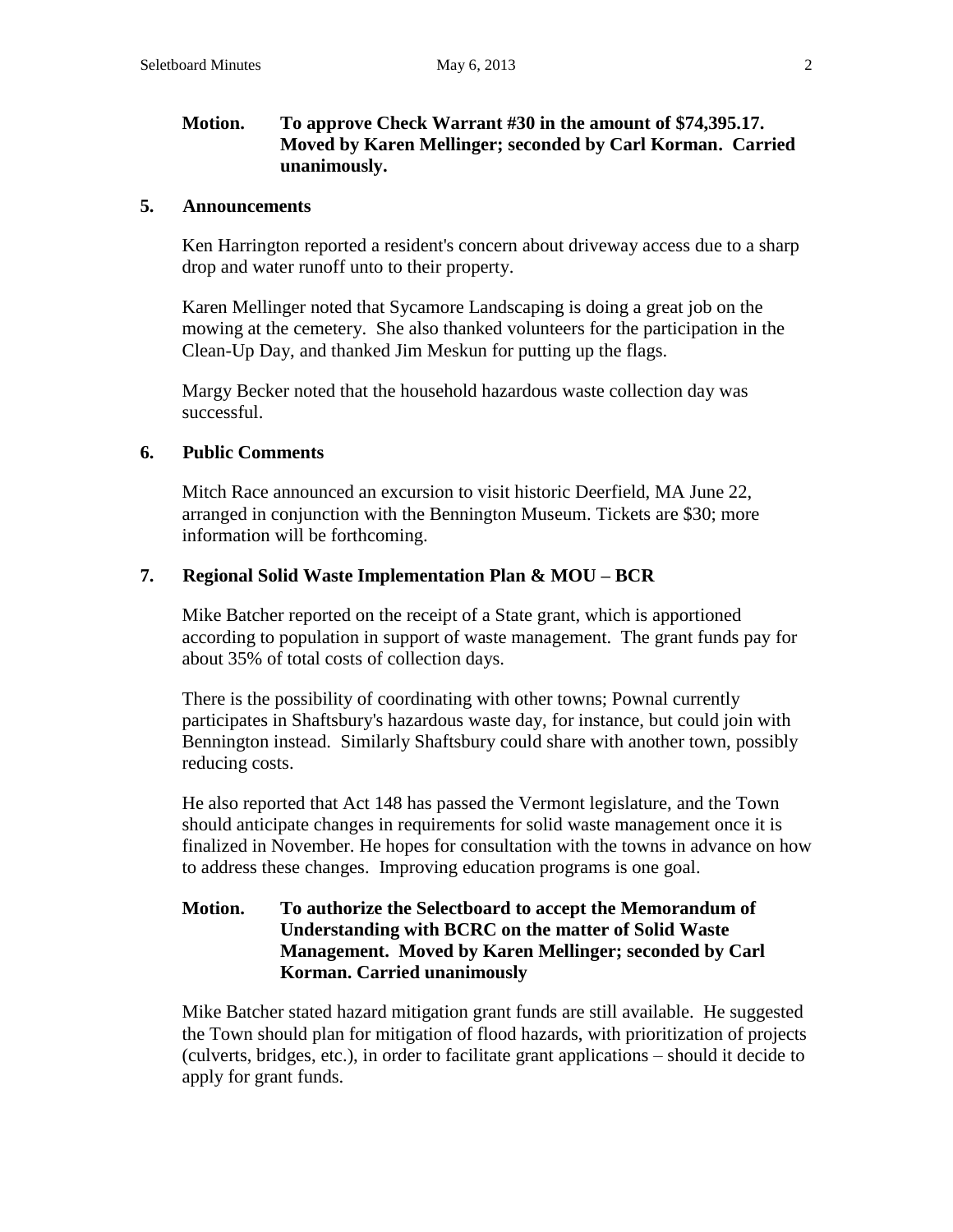# **8. Road Foreman Reports**

Terry Stacy reported on the crew's progress in grading of town roads, the first round of which is now nearly complete. Signs damaged over the winter have been replaced. He invited suggestions on how to deter individuals from steeling or damaging signs. Members complimented Terry Stacy on the condition of gravel roads in town. The resident's complaint about difficult driveway access was discussed.

Karen Mellinger thanked the road crew once again for their help, especially with the recent bike race.

### **9. FY2014 Highway Equipment Purchases – Bid Award**

A. 1-ton flatbed truck

Two bids were considered: Foster Motors, \$44,877 Goss Dodge Chrysler \$46,159 or \$49,684

Ken Harrington raised the question of how many small and larger trucks the town actually needs. Carl Korman asked about the consequences for the clearing of town roads, were the town to maintain a smaller fleet of trucks. It seems that clearing would take longer, but exactly how much longer is unknown.

# **Motion. To award the bid for a 1-ton flatbed truck to Foster Motors for a purchase price of \$44,877. Moved by Karen Mellinger; seconded by Carl Korman. Carried 3-1-0 (Harrington opposed).**

Terry Stacy anticipates the total cost with the plow and sander at \$20,000 less than budgeted amount of \$75,000.

B. Wheeled Excavator

Five bids were considered:

Hyundai R170W-9 (Pete's Equipment, Morrisville, VT) – net after trade, \$153,727.00 Hyundai R210W-9 (Pete's Equipment, Morrisville, VT) – net after trade, \$169,249.00 Hitachi (Nortrax) – net after trade, \$174,000 Volvo (Wood's CRW Corp, Williston, VT) – purchase price, \$182,650.00; net after trade \$177,650.00 Caterpillar M316D (Milton Cat) – purchase price \$203,000.00; net after trade \$178,000.00

Terry Stacy noted that the Road Crew tried all of the vehicles and preferred the Volvo. He expects to sell the town's current machine for at least \$7500, and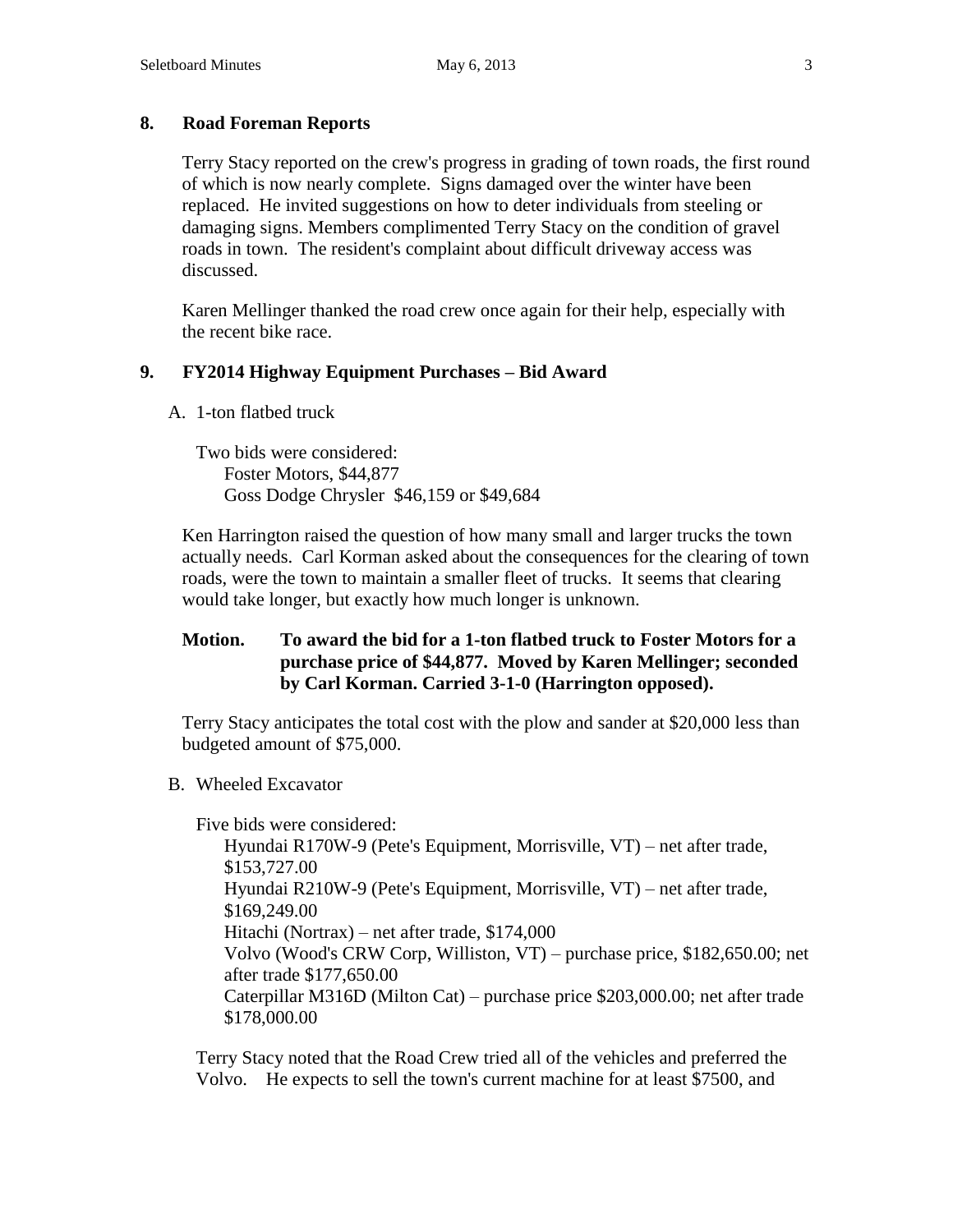proposed a 30-day sealed bid to handle that sale. Volvo's offer of trade was \$5000.

Ken Harrington raised the possibility of buying a used machine rather than a new one. Karen Mellinger pointed out that this expenditure had been approved by the votes as a part of the current year's budget. She reminded board members that similar discussions have taken place with respect to the acquisition of fire trucks, and that the Selectboard has tried to budget carefully. Carl Korman pointed out that acquisitions by private business and government entities are subject to different constraints, since the town owes its allegiance to the voters; moreover, reliance on expert opinion is critical in these situations. Since Terry Stacy is the town's expert, he recommends taking Terry's advice in this matter. Karen Mellinger noted that the recommendation to purchase the Volvo is within the amount budgeted, assuming that the existing machine can be sold for \$7,500 or more.

**Motion. To award the bid for a wheeled excavator to Wood's CRW Corporation for the purchase of a Volvo EW160F for the price of \$182,650, with the understanding that the current excavator will be sold. Moved by Karen Mellinger; seconded by Carl Korman. Carried, 3-1-0 (Harrington opposed).**

Terry Stacy asked whether to proceed immediately to sell the existing machine, and how the Selectboard would like to handle that process. The consens was that a sealed 30-day bid will be advertised, to allow time for nearby towns to examine the machine and to submit bids.

### **10. Selectboard Vacancy**

Craig Bruder reminded the Selectboard that Billy Obenauer's resignation has created a vacancy. Margy Becker reported that the position was posted and one member of the community (Mitchell Race) expressed his interest in serving, The vacancy can be filled in one of three ways: Selectboard may appoint someone to serve until the next regular or special election; the Selectboard may call a special election to fill the vacancy; or the community may petition the Selectboard to hold an election (requires a certain percentage of population).

Members agreed that since there has been only one expression of interest, the Selectboard should make an appointment. Craig Bruder suggested that Mitch Race be interviewed immediately, and Mitch Race agreed to that suggestion. He indicated his willingness to serve, cited his residence in the town for the past thirteen years, and his service as president of the Shaftsbury Historical Society. He currently serves on the Development Review Board, from which he may consider resigning. Mitch described his professional background in bringing concepts to realization, and his ability to compromise. Selectboard members agreed that he is well-qualified. There followed some discussion of the terms of the appointment and its effect on the possible turnover on the Selectboard.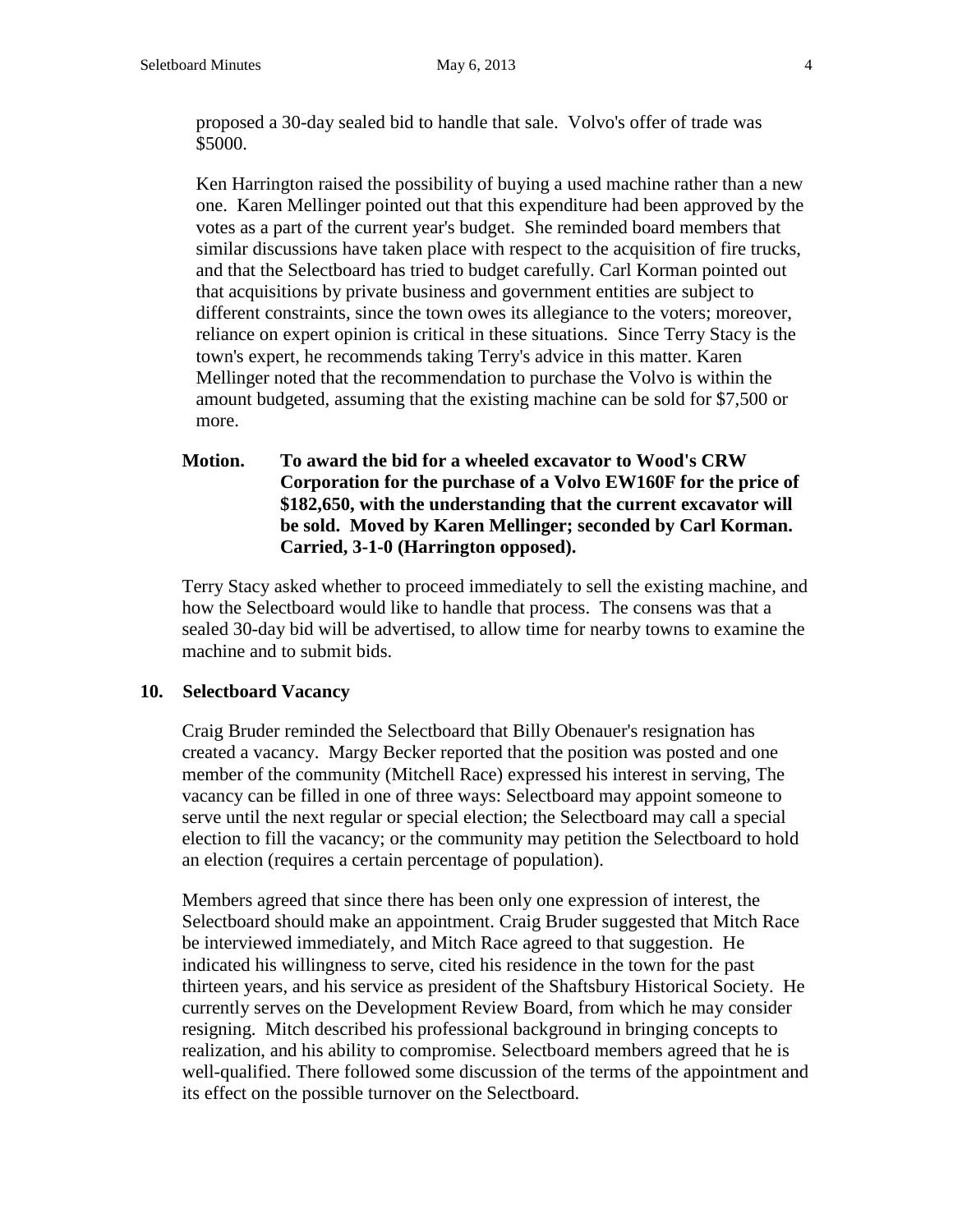# **Motion. To appoint Mitchell Race to fill the vacancy on the Selectboard, the position to be held through the next annual town meeting. Moved by Carl Korman; seconded by Karen Mellinger. Carried, unanimously.**

Selectboard members congratulated Mitch Race on his appointment. Margy Becker will prepare written appointment letter.

## **11. Town Officer Appointments**

- a) Annual Appointments
	- **Motion. To appoint/reappoint those listed below to positions as town officers:**

| <b>Animal Control Officer</b> | <b>Traci Mulligan</b> |
|-------------------------------|-----------------------|
| <b>Emergency Coordinator</b>  | <b>Jerry Mattison</b> |
| <b>Energy Coordinator</b>     | <b>Ben Hulett</b>     |
| <b>Road Commissioner</b>      | <b>Terry Stacy</b>    |
| <b>Tree Warden</b>            | <b>Jim White</b>      |

# **Moved by Karen Mellinger; seconded by Carl Korman. Carried, unanimously.**

b) BCRC Commissioner and Member-at-large.

Craig Bruder and Bill Pennebaker are the current representatives; Craig Bruder wishes to be replaced.

# **Motion. To appoint Ken Harrington as BCRC regional commissioner. Moved by Carl Korman; seconded by Karen Mellinger. Carried unanimously.**

c) Health Officer

The position is vacant and no interested persons have come forward. Craig Bruder proposed having a discussion at the next meeting about possible changes in this position in an effort to attract more interested parties.

d) Appointments to Boards  $&$  Commissions – Policy

Craig Bruder suggested further consideration of this issue at the next meeting.

# **12. Administrative Assistant Job Description – approval**

Craig Bruder and Margy Becker have drafted a job description, which was circulated to Selectboard members. Members suggested that the number of hours per week be specified. It was noted that this position was included in the town's budget.